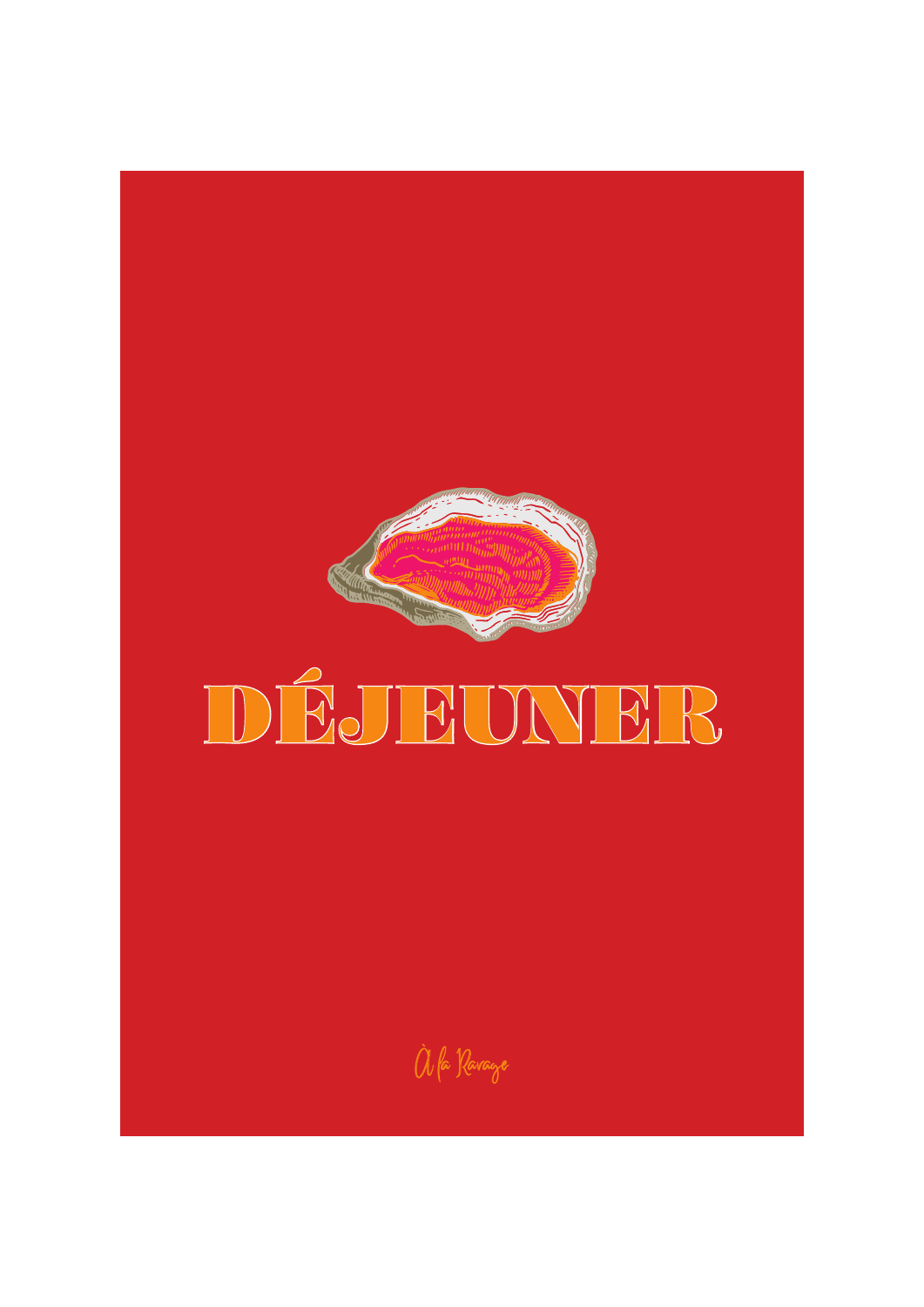### **FROKOST**

**Østers** 40 *Fine de Claire - rosévinaigrette* 

**Jomfruhummer** 230 *Jomfruhummer – aïoli - grillet brød – citron* 

> **Grillet halv hummer / dagspris** *Halv hummer – urtesmør – grillet brød – citron – dild mayonnaise – frisée*

**Moules** 135/185 *Blåmuslinger fra Limfjorden - gulerødder - bladselleri - citron - hvidvin - fløde – mascarpone* 

> **Røget laks** 185 *Røget laks – karamelliseret æble – chili – rugbrøds chips – urte mayonnaise*

**Sprødstegt rødspættefilet** 155 *Rødspættefilet – rejer – dild mayonnaise – citron – rugbrød*

**Rejer** 155 *Smilende æg – rejer – dild mayonnaise – karse – rugbrød*

**Fruit de mer** 450 *Østers – rosé rejer – krabbeklo – jomfruhummer – blåmuslinger – aïoli – grillet brød* 

**Fjordrejer / dagspris** *Fjordrejer – syltede hvide asparges – grillet toast – grillet citron – mayonnaise* 

> **Rosé rejer** 165 *Pil selv rejer – citron mayonnaise – grillet brød*

**Escargots** 130 *Snegle - smør - hvidløg - citron - brød - tomat - persille* 

> **Omelet** 125 *Danske økologiske æg - økologisk Vesterhavsost - sprød salat Tilvalg skinke 35*

> > **Tun tatar** 165 *Tun - æbler - citron mayo - urter - hørfrø - kartoffel chips*

**Rørt tatar** 135/185 *90g/140g tatar af dansk Jersey okseinderlår - dansk økologisk æggeblomme - cognac* 

**Charcuterie** 140

# **LUNCH**

**Oysters** €5.75 *Fine de Claire - rosé vinaigrette* 

**Langoustines** €32.75 *Langoustines – aïoli - grilled bread – lemon* 

**Grilled half lobster / price of the day** *Half lobster – herb butter – grilled bread – dill mayonnaise – frisée*

**Moules** €19.25/26.50 *Blue-lipped mussels from Limfjorden - carrots celery - lemon - white wine - cream - mascarpone* 

**Smoked salmon** €26.50 *Smoked salmon – caramelized apple – chili – rye bread chips – herb mayonnaise* 

**Pan-fried filet of plaice** €22 *Filet of plaice – shrimps – dill mayonnaise – lemon – rye bread*

**Shrimps** €22 *Soft boiled egg – shrimps – dill mayonnaise – cress - rye bread*

*Små delikatesse***r** *Small delicacies*

**Fruit de mer /** €64.25 *Oysters – rosé shrimps – crab claw – langoustines – blue-lipped mussels – aïoli – grilled bread*

**Fjord shrimps / price of the day** *Fjord shrimps – pickled white asparagus – grilled toast – grilled lemon – mayonnaise*

**Shrimps in the shell** €22.17 *Rosé shrimps - lemon mayo - grilled bread*

**Escargots** €18.50 *Snails - butter - garlic - lemon - bread - tomato - parsley*

**Omelette** €17.75 *Danish organic eggs organic Vesterhavs-cheese - crispy salad Add ham €5*

**Tuna tartare** €23.50 *Tuna – apples – lemon mayonnaise – herbs flaxseed – potato chips* 

**Stirred beef tartare** €19.25/26.50 *90g/140g tartare of Danish Jersey topside - Danish organic egg yolk - cognac*

**Charcuterie** €20

**2 RETTERS FROKOST** 245 *Spørg din tjener om vores frokost og vegetarmenu* 

#### **2 COURSE LUNCH** €35

*Please ask your waiter about the lunch menu and vegetarian menu*

Information om indhold af allergene ingredienser kan fås ved henvendelse til restaurantens personale

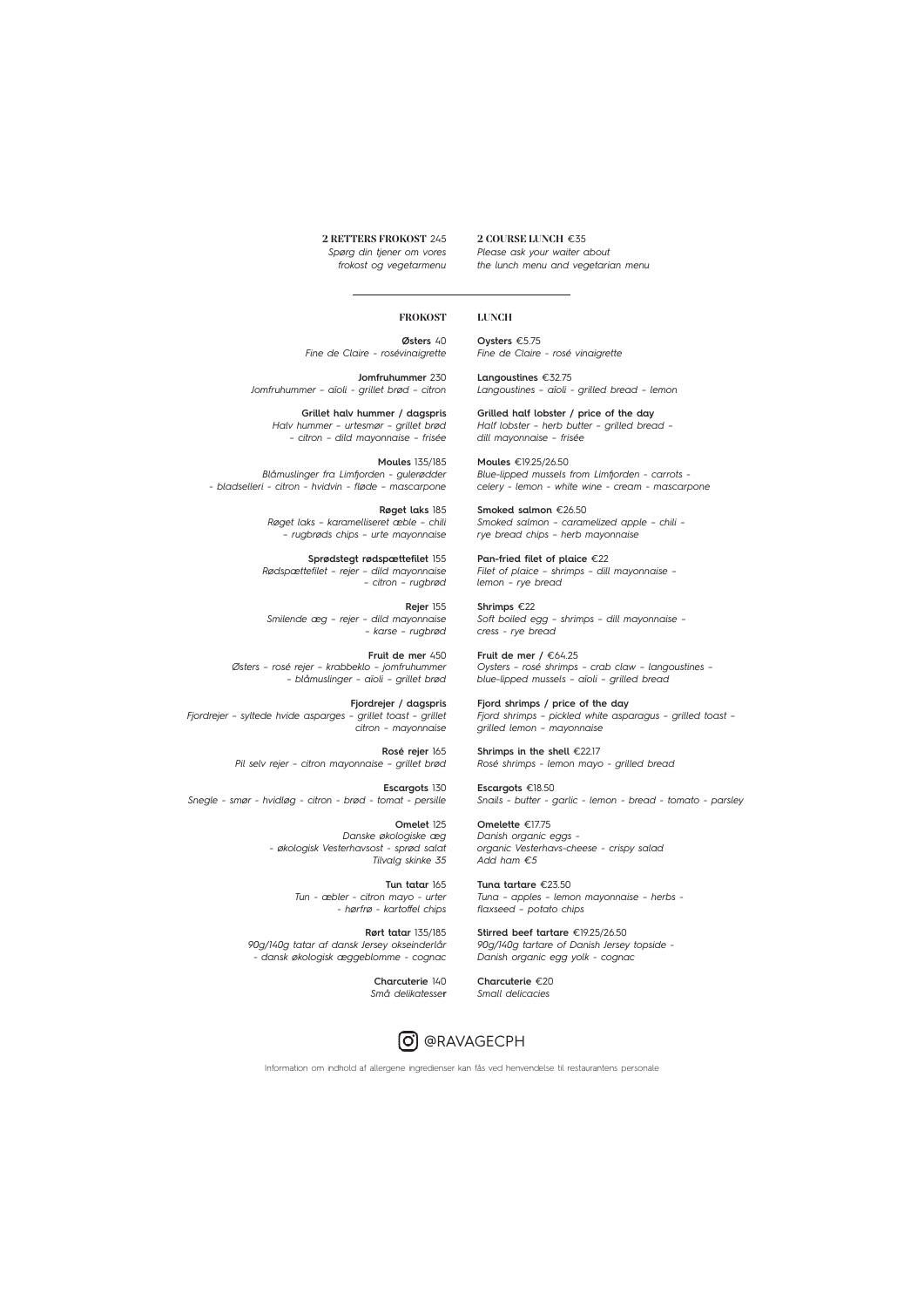# **FROKOST**

**Croque monsieur** 140 *Skinke - mornay sauce - økologisk Vesterhavsost - sprød salat* 

**Chèvre chaud** 155 *Gratineret gedeost - salat – ristede valnødder - vinaigrette – beder*

**Salade Niçoise** 175 *Grillet tun – haricots verts – kartoffel – tomat – salat – æg - croutoner – oliven – rødløg – vinaigrette*

> **Cæsarsalat** 155 *Dansk frilandskylling - parmesan - dansk peberbacon - hvidløgscroutoner*

**Classic club sandwich** 160 *Dansk frilandskylling - bacon - tomat - syltet agurk - syltet rødløg - fritter - chili mayo* 

**Dampede hvide asparges** 190 *Hvide asparges – ærter – salat – Hollandaise Tilkøb fjordrejer / dagspris*

> **Steak frites** 350 *Steak - bagt skalotteløg - fritter Vælg mellem béarnaise eller pebersauce*

## **TILBEHØR**

**Fritter** 60 *Chilimayo* 

**Salade verte** 45 *Vinaigrette* 

**Sæson grønt** 70

**Kartofler** 45 *Smør - salt - persille*

Information about the content of allergenic ingredients can be obtained from the restaurant's staff

**LUNCH Croque monsieur** €20 *Ham - mornay sauce - Vesterhavs-cheese - crispy salad*

**Chèvre chaud** €22 *Goat's cheese au gratin - salad – roasted walnuts – vinaigrette - beets*

**Salade Niçoise** €25 *Grilled tuna – haricots verts – potato – tomato – salade – egg - croutons – olives – red onions – vinaigrette*

**Caesar salad** €22 *Danish free-range chicken - parmesan cheese - Danish pepper bacon - garlic croutons*

**Classic club sandwich** €22.75 *Danish free-range chicken - bacon - tomato - pickled cucumber - pickled red onion - chunky chips - chili mayo*

**Steamed white asparagus** €27 *White asparagus – peas – salade – Hollandaise Add on Fjord shrimps / price of the day*

**Steak frites** €50 *Steak – baked shallots - chunky chips Choose between béarnaise sauce or pepper sauce*

**SIDE ORDERS**

**Chunky chips** €8.50 *Chili mayo* 

**Salade verte** €6.50

*Vinaigrette* 

#### **Seasonal vegetables** €10

**Potatoes** €6.50 *Butter - salt - parsley*

#### **DESSERT OG OST**

**Crème brûlée** 130 *Fløde - fransk polynesisk vanilje* 

**Hindbær tærte** 130 *Hindbær – vanilje creme – mørdejsbund*

**Bær** 125 *Bær – hyldeblomst – hasselnøds marengs – vaniljeis*

**Crêpes suzette** 125 *Flamberede pandekager - mandler - Grand Marnier - vaniljeis*

**Ost** *sprødt - sødt* /pr. stk. 40/3 stk. 110

## **DESSERT AND CHEESE**

**Crème brûlée** €18.50 *Cream - French Polynesian vanilla*

**Raspberry pie** €18.50 *Raspberry – vanilla cream – puff pastry*

**Hjemmelavede petits fours** pr. stk. 20/3 stk. 55 **Homemade petits fours** apiece €2.75/3 pcs. €7.75

**Berries** €17.75 *Berries – elderflower – hazzelnut merringue – vanilla ice cream*

**Crêpes suzette** €17.75 *Flambéed pancakes - almonds - Grand Marnier - vanilla ice cream* 

**Cheese** *crisp - sweet /*apiece €5.75/3 pcs. €15.75